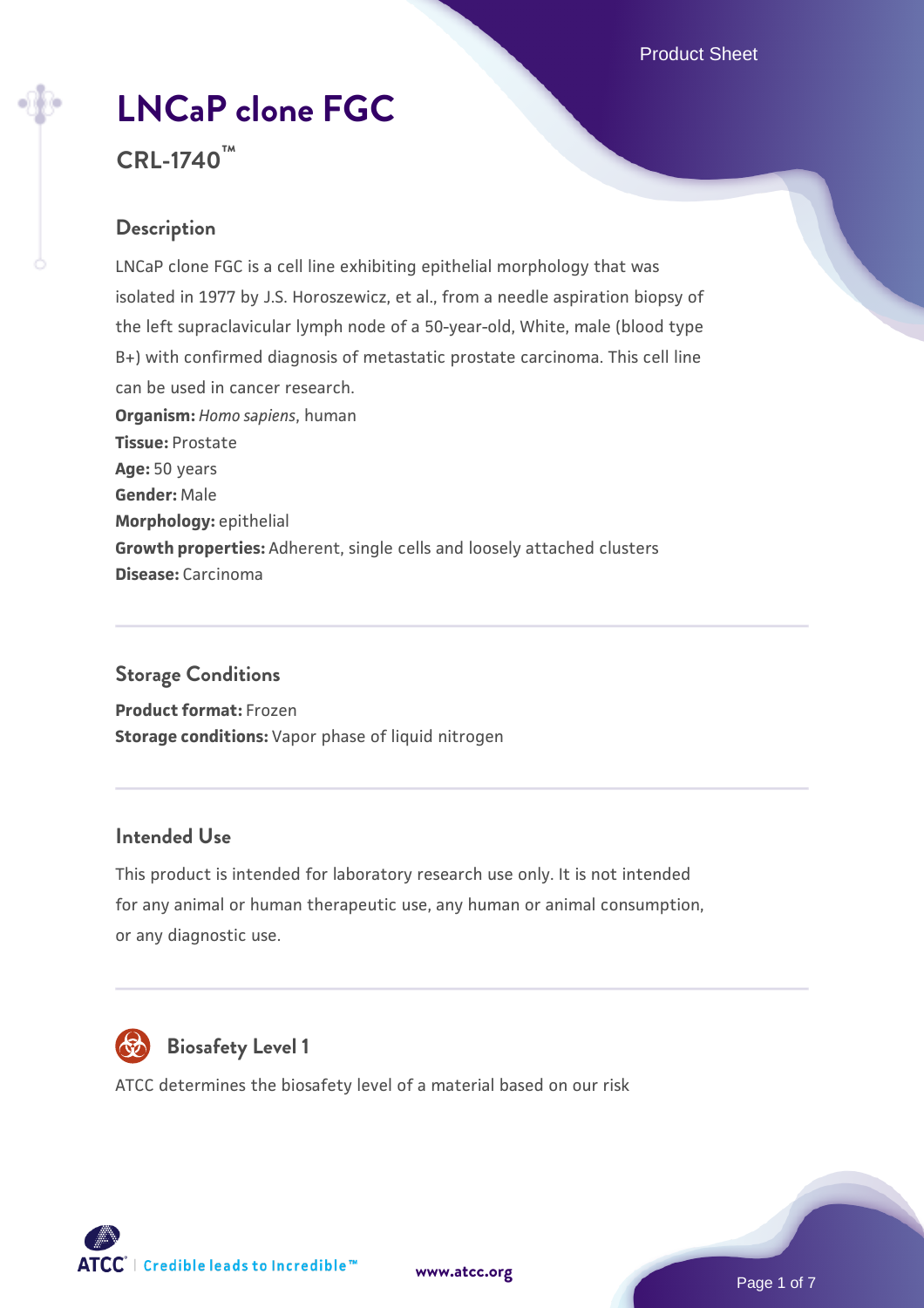assessment as guided by the current edition of *Biosafety in Microbiological and Biomedical Laboratories (BMBL)*, U.S. Department of Health and Human Services. It is your responsibility to understand the hazards associated with the material per your organization's policies and procedures as well as any other applicable regulations as enforced by your local or national agencies.

ATCC highly recommends that appropriate personal protective equipment is always used when handling vials. For cultures that require storage in liquid nitrogen, it is important to note that some vials may leak when submersed in liquid nitrogen and will slowly fill with liquid nitrogen. Upon thawing, the conversion of the liquid nitrogen back to its gas phase may result in the vial exploding or blowing off its cap with dangerous force creating flying debris. Unless necessary, ATCC recommends that these cultures be stored in the vapor phase of liquid nitrogen rather than submersed in liquid nitrogen.

# **Certificate of Analysis**

For batch-specific test results, refer to the applicable certificate of analysis that can be found at www.atcc.org.

## **Growth Conditions**

**Temperature:** 37°C **Atmosphere: 95% Air, 5% CO<sub>2</sub>** 

**Handling Procedures Unpacking and storage instructions:**



**[www.atcc.org](http://www.atcc.org)**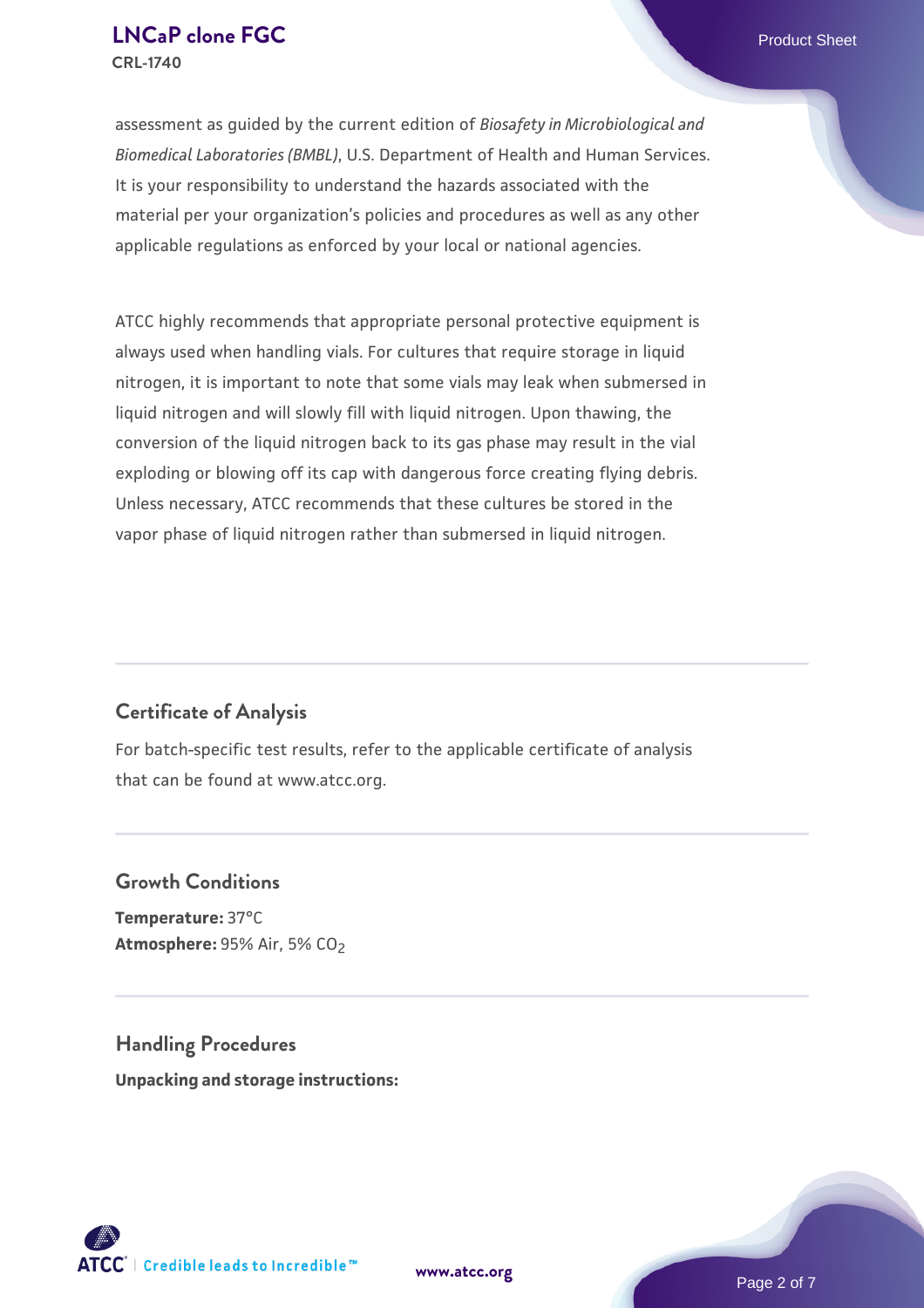**CRL-1740**

- 1. Check all containers for leakage or breakage.
- 2. Remove the frozen cells from the dry ice packaging and immediately place the cells at a temperature below -130°C, preferably in liquid nitrogen vapor, until ready for use.

**Complete medium:** The base medium for this cell line is ATCC-formulated RPMI-1640 Medium (ATCC 30-2001). To make the complete growth medium, add the following components to the base medium: fetal bovine serum (ATCC 30-2020) to a final concentration of 10%.

#### **Handling Procedure:**

To insure the highest level of viability, thaw the vial and initiate the culture as soon as possible upon receipt. If upon arrival, continued storage of the frozen culture is necessary, it should be stored in liquid nitrogen vapor phase and not at -70°C. Storage at -70°C will result in loss of viability.

- 1. Thaw the vial by gentle agitation in a 37°C water bath. To reduce the possibility of contamination, keep the O-ring and cap out of the water. Thawing should be rapid (approximately 2 minutes).
- 2. Remove the vial from the water bath as soon as the contents are thawed, and decontaminate by dipping in or spraying with 70% ethanol. All of the operations from this point on should be carried out under strict aseptic conditions.
- 3. Transfer the vial contents to a centrifuge tube containing 9.0 mL complete culture medium. and spin at approximately 125 x g for 5 to 7 minutes.
- 4. Resuspend cell pellet with the recommended complete medium (see the specific batch information for the culture recommended dilution ratio). Disperse clusters by **repeated gentle pipetting.** It is important to avoid excessive alkalinity of the medium during recovery of the cells. It is suggested that, prior to the addition of the vial contents, the culture vessel containing the complete growth medium be placed into the incubator for at least 15 minutes to allow the medium to reach its normal pH (7.0 to 7.6). pH (7.0 to 7.6).
- 5. Incubate the culture at 37°C in a suitable incubator. A 5% CO<sub>2</sub> in air atmosphere is recommended if using the medium described on this product sheet.

#### **Subculturing procedure:**

Volumes are given for a 75 cm2 flask. Increase or decrease the amount of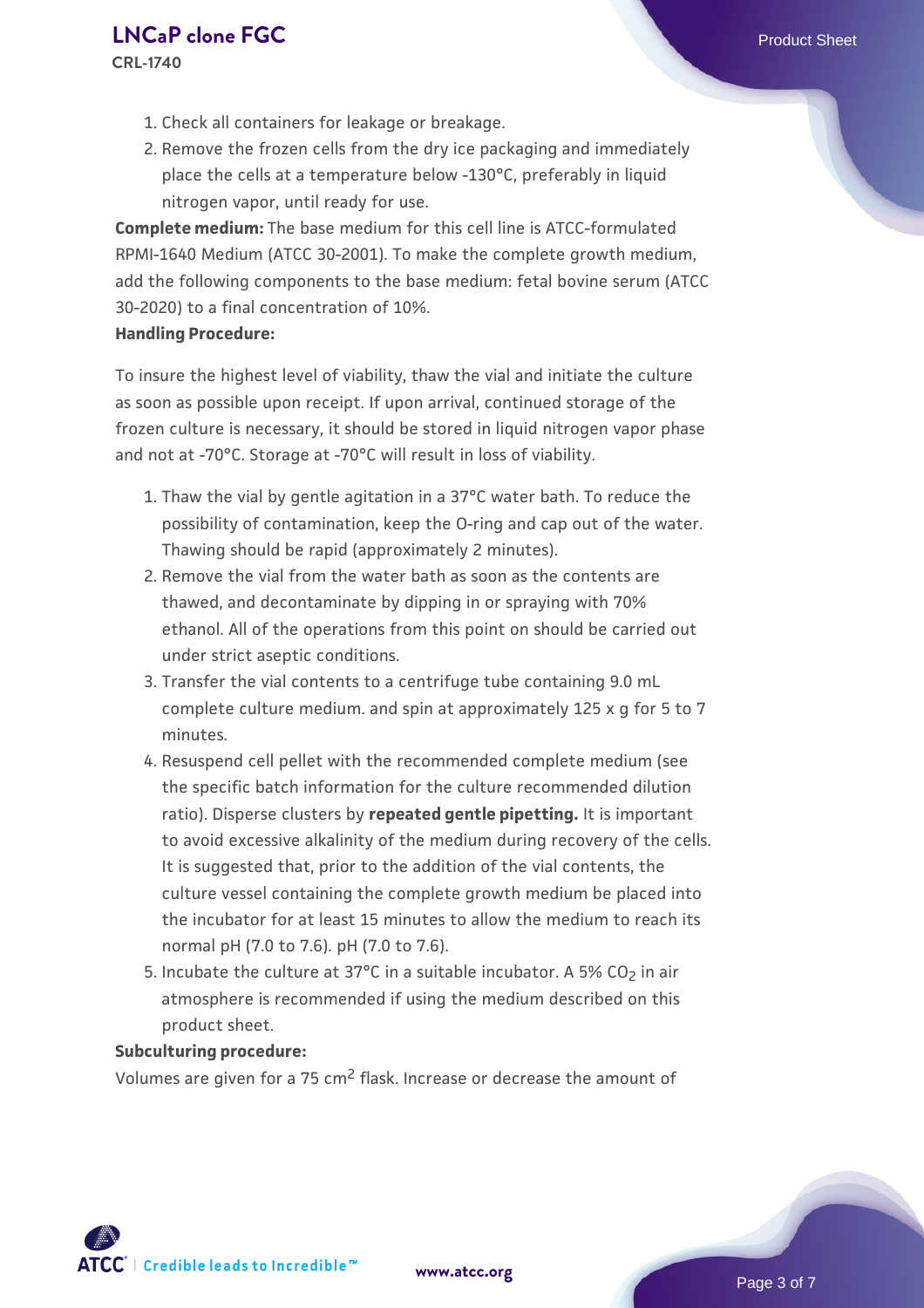**CRL-1740**

dissociation medium needed proportionally for culture vessels of other sizes. Corning T-75 flasks (catalog #430641) are recommended for subculturing this product

- 1. Remove and discard culture medium.
- 2. Briefly rinse the cell layer with 0.25% (w/v) Trypsin- 0.53 mM EDTA solution to remove all traces of serum that contains trypsin inhibitor.
- 3. Add 2.0 to 3.0 mL of Trypsin-EDTA solution to flask and observe cells under an inverted microscope until cell layer is dispersed (usually within 5 to 15 minutes).

Note: To avoid clumping do not agitate the cells by hitting or shaking the flask while waiting for the cells to detach. Cells that are difficult to detach may be placed at 37°C to facilitate dispersal.

- Add 6.0 to 8.0 mL of complete growth medium and aspirate cells by 4. gently pipetting.
- 5. Add appropriate aliquots of the cell suspension to new culture vessels. Maintain cultures at a cell concentration between  $1 \times 10^4$  and  $2 \times 10^5$ cells/cm2.
- 6. Incubate cultures at 37°C.

**Subcultivation Ratio:** A subcultivation ratio of 1:3 to 1:6 is recommended **Medium Renewal:** Twice per week

**Reagents for cryopreservation:** Complete growth medium supplemented with 5% (v/v) DMSO (ATCC 4-X)

# **Material Citation**

If use of this material results in a scientific publication, please cite the material in the following manner: LNCaP clone FGC (ATCC CRL-1740)

#### **References**

References and other information relating to this material are available at www.atcc.org.

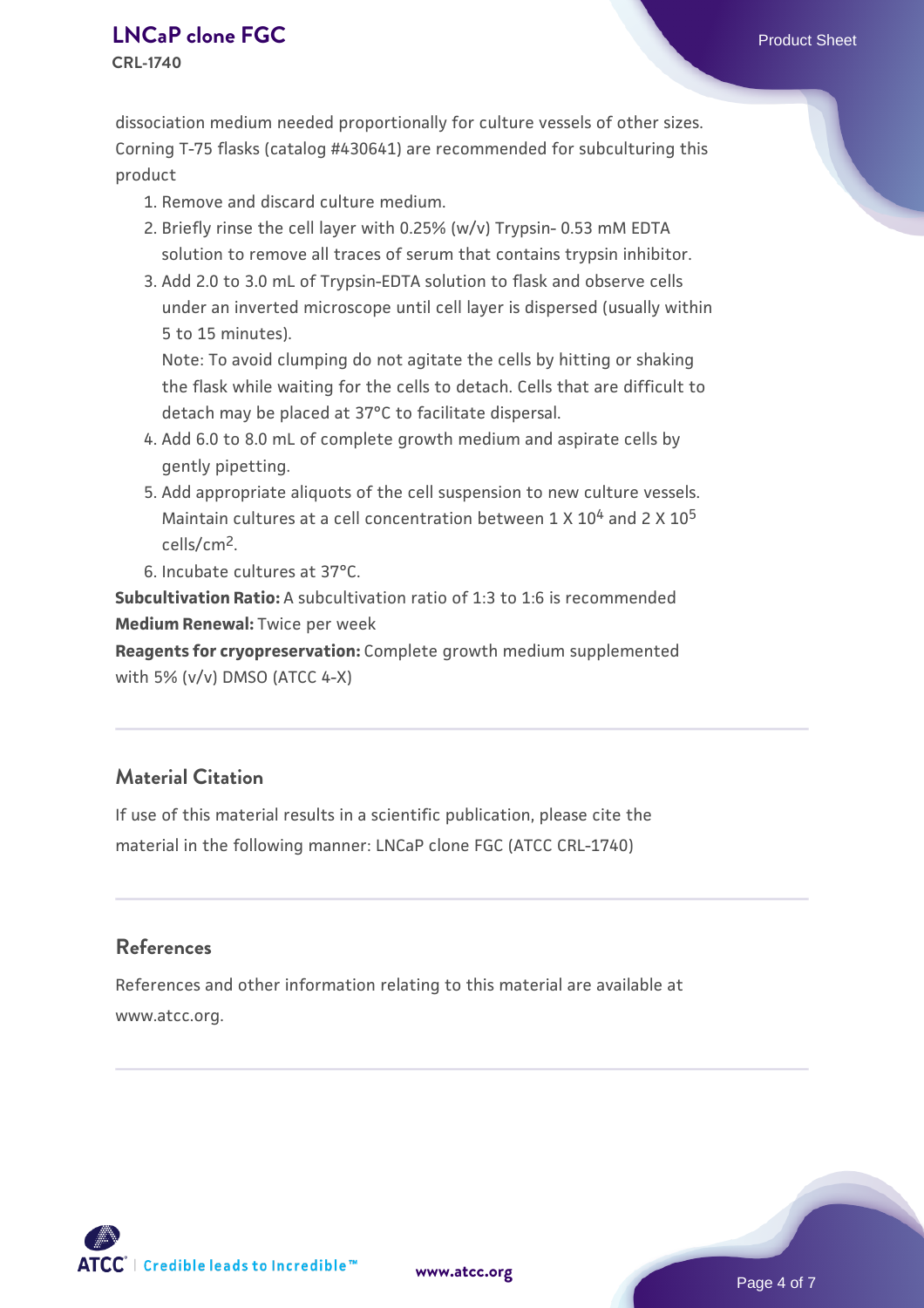**CRL-1740**

#### **Warranty**

The product is provided 'AS IS' and the viability of ATCC® products is warranted for 30 days from the date of shipment, provided that the customer has stored and handled the product according to the information included on the product information sheet, website, and Certificate of Analysis. For living cultures, ATCC lists the media formulation and reagents that have been found to be effective for the product. While other unspecified media and reagents may also produce satisfactory results, a change in the ATCC and/or depositor-recommended protocols may affect the recovery, growth, and/or function of the product. If an alternative medium formulation or reagent is used, the ATCC warranty for viability is no longer valid. Except as expressly set forth herein, no other warranties of any kind are provided, express or implied, including, but not limited to, any implied warranties of merchantability, fitness for a particular purpose, manufacture according to cGMP standards, typicality, safety, accuracy, and/or noninfringement.

#### **Disclaimers**

This product is intended for laboratory research use only. It is not intended for any animal or human therapeutic use, any human or animal consumption, or any diagnostic use. Any proposed commercial use is prohibited without a license from ATCC.

While ATCC uses reasonable efforts to include accurate and up-to-date information on this product sheet, ATCC makes no warranties or representations as to its accuracy. Citations from scientific literature and patents are provided for informational purposes only. ATCC does not warrant that such information has been confirmed to be accurate or complete and the customer bears the sole responsibility of confirming the accuracy and completeness of any such information.

This product is sent on the condition that the customer is responsible for and assumes all risk and responsibility in connection with the receipt, handling,



**[www.atcc.org](http://www.atcc.org)**

Page 5 of 7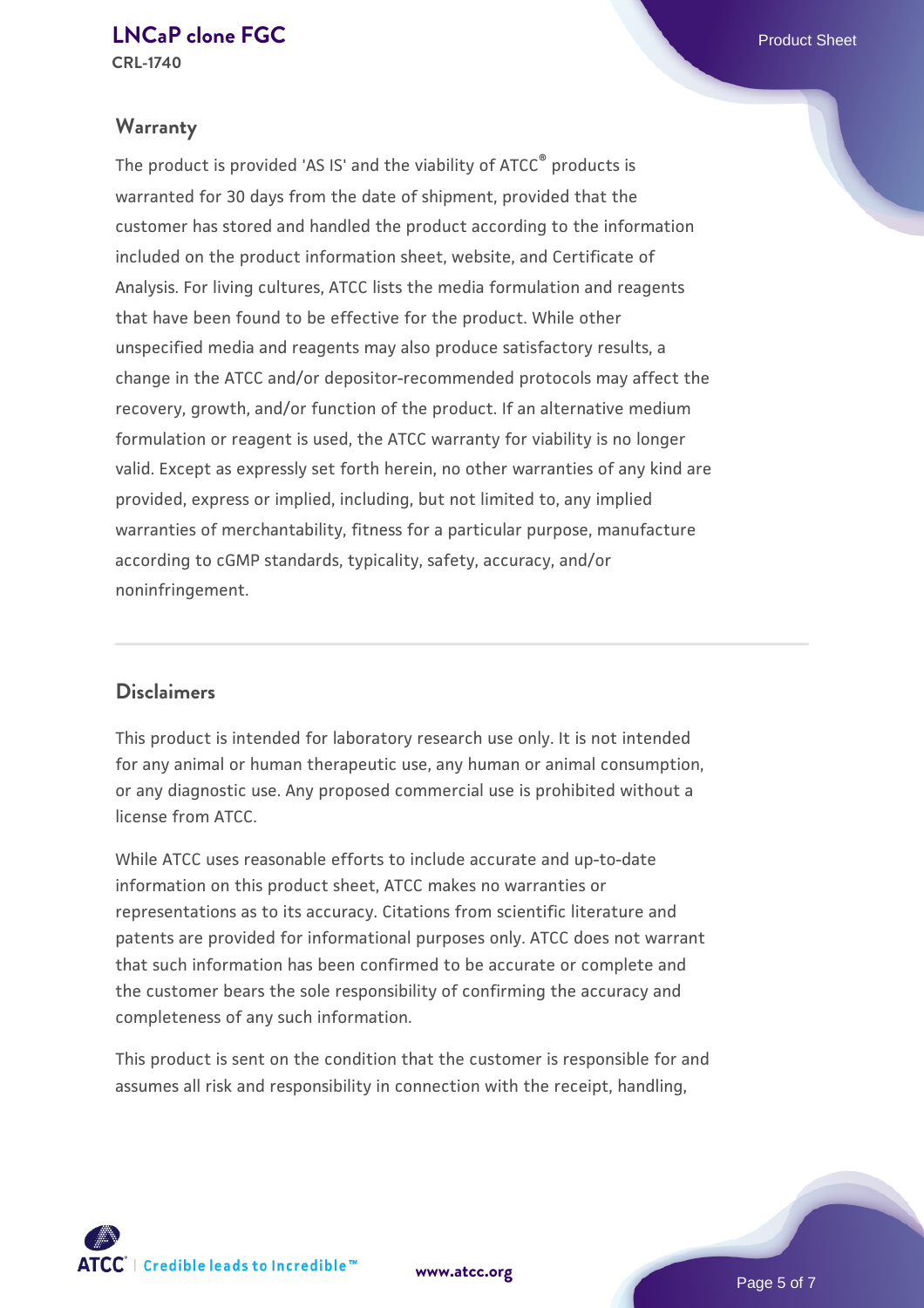storage, disposal, and use of the ATCC product including without limitation taking all appropriate safety and handling precautions to minimize health or environmental risk. As a condition of receiving the material, the customer agrees that any activity undertaken with the ATCC product and any progeny or modifications will be conducted in compliance with all applicable laws, regulations, and guidelines. This product is provided 'AS IS' with no representations or warranties whatsoever except as expressly set forth herein and in no event shall ATCC, its parents, subsidiaries, directors, officers, agents, employees, assigns, successors, and affiliates be liable for indirect, special, incidental, or consequential damages of any kind in connection with or arising out of the customer's use of the product. While reasonable effort is made to ensure authenticity and reliability of materials on deposit, ATCC is not liable for damages arising from the misidentification or misrepresentation of such materials.

Please see the material transfer agreement (MTA) for further details regarding the use of this product. The MTA is available at www.atcc.org.

## **Copyright and Trademark Information**

© ATCC 2021. All rights reserved.

ATCC is a registered trademark of the American Type Culture Collection.

#### **Revision**

This information on this document was last updated on 2022-03-23

## **Contact Information**

ATCC 10801 University Boulevard Manassas, VA 20110-2209 USA